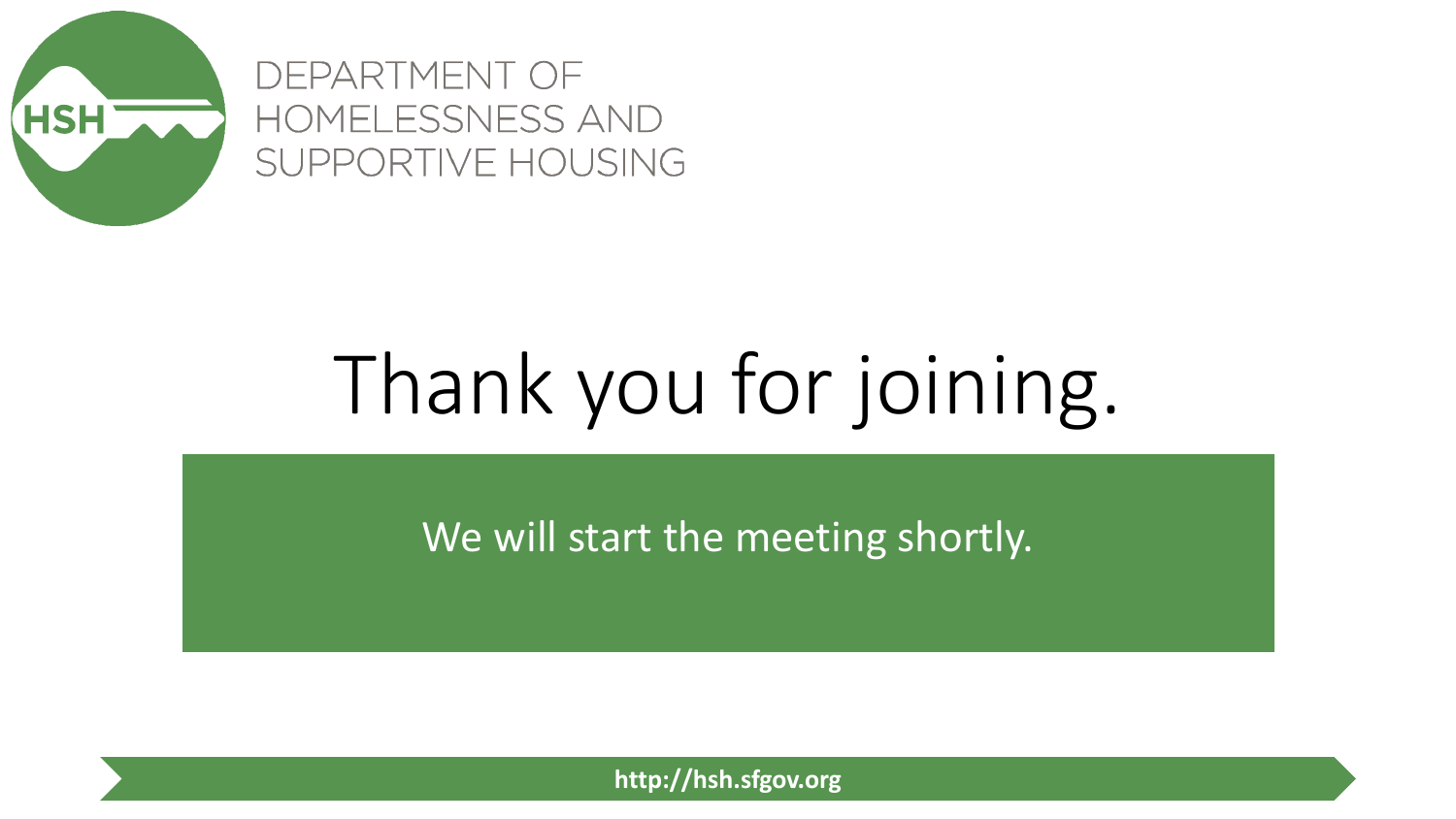## SELECT LANGUAGE CHANNEL



## **ENGLISH**

- In your meeting/webinar controls,  $1.$ click Interpretation.
- **Select the language** that you would like to  $2.1$ hear: English.

| <b>Windows   macOS</b>                   | <b>Android</b>   IOS    |      |
|------------------------------------------|-------------------------|------|
|                                          | Language Interpretation | Done |
|                                          |                         |      |
| Interpretation<br>m -                    | Original Audio          | V    |
|                                          | English                 |      |
| Off                                      | Italian                 |      |
| <b>IN English</b><br>Chinese             | Mute Original Audio     |      |
| French                                   |                         |      |
| 2<br>German                              |                         |      |
| Mute Original Audio                      |                         |      |
| EN<br>$\partial \mathbf{b}_i$<br>English |                         |      |

### **SPANISH**

- En los controles de la reunión o el seminario web,  $1$ haga clic en Interpretación.
- Haga clic en el idioma que desee escuchar:  $2<sub>1</sub>$ español (Spanish).
- (Opcional) Para escuchar solo el idioma interpretado,  $3$ haga clic en Silenciar audio original.

### **CHINESE**

- 1. 在會議/網路研討會控制項中,按一下口譯。
- 按一下您想要聽的語言:中文 (Chinese)。  $2.7$
- 3. (非必要步驟) 若只想聽口譯內容,請按一下關閉原始音頻。

## **TAGALOG/FILIPINO**

- Sa <u>inyong mga kontrol</u> para sa meeting/webinar, i-click 1. ang Interpretation.
- Select the language na gusto ninvong marinig: Tagalog  $2.$
- (Opsyonal) Kung gusto ninyo na Tagalog interpretation 3 lang ang marinig, mag-click sa Mute original audio.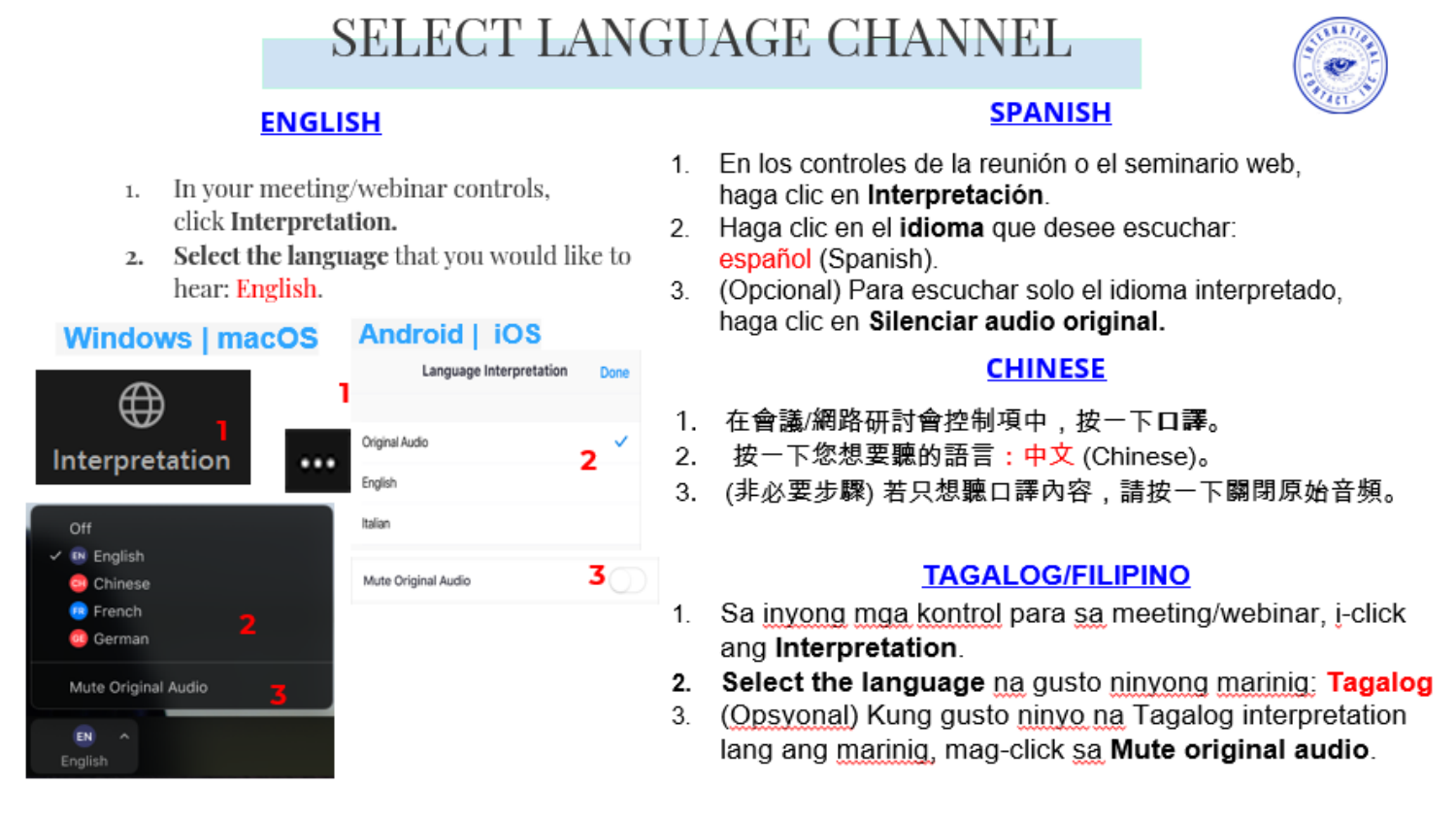

DEPARTMENT OF HOMELESSNESS AND SUPPORTIVE HOUSING

# HSH Proposal: New Semi-Congregate Shelter

## 711 Post Street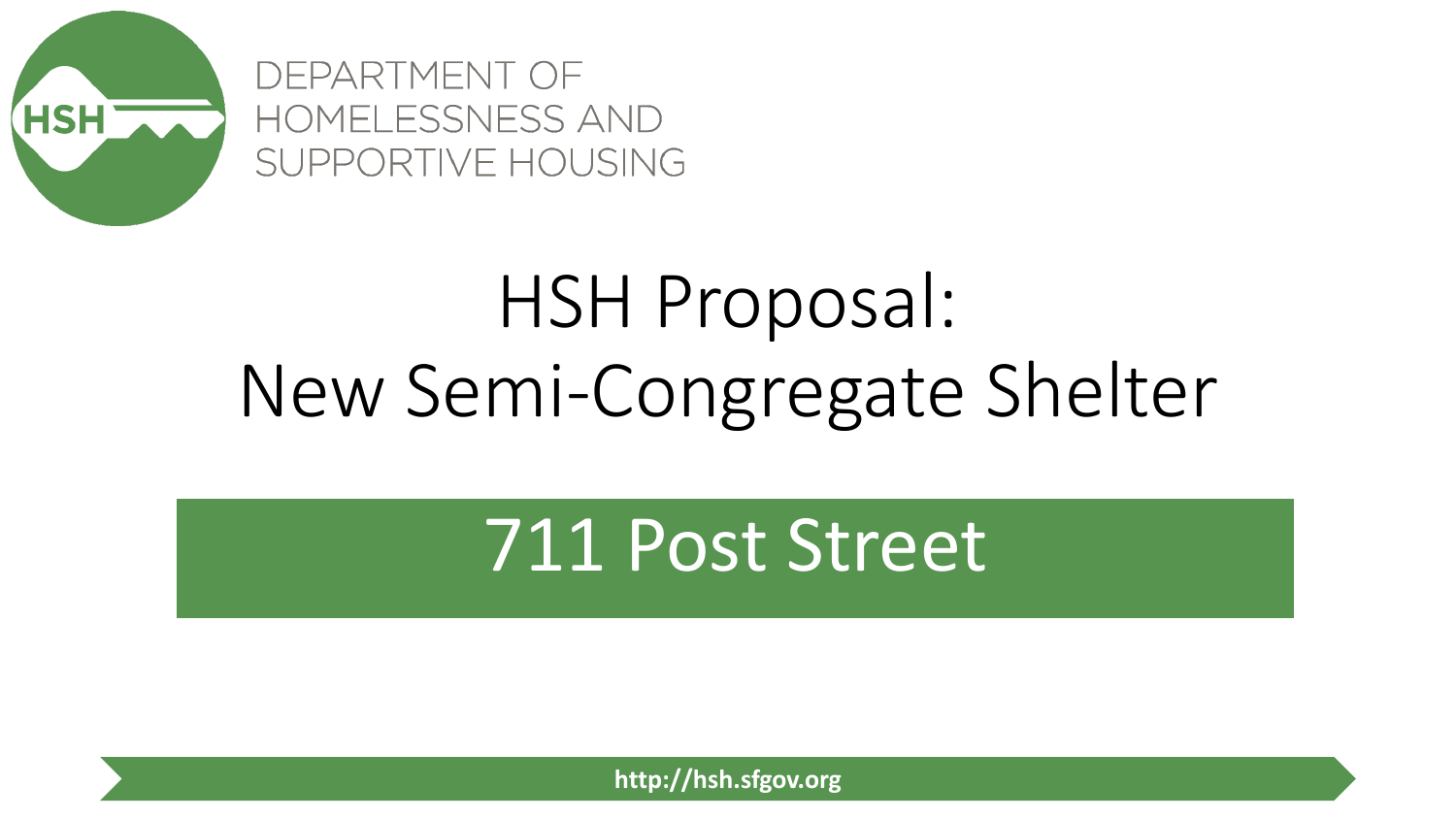

- Background
- Goals

- Proposed Site
- *<del>•</del>Proposed Project Overview*
- Timeline
- Q&A

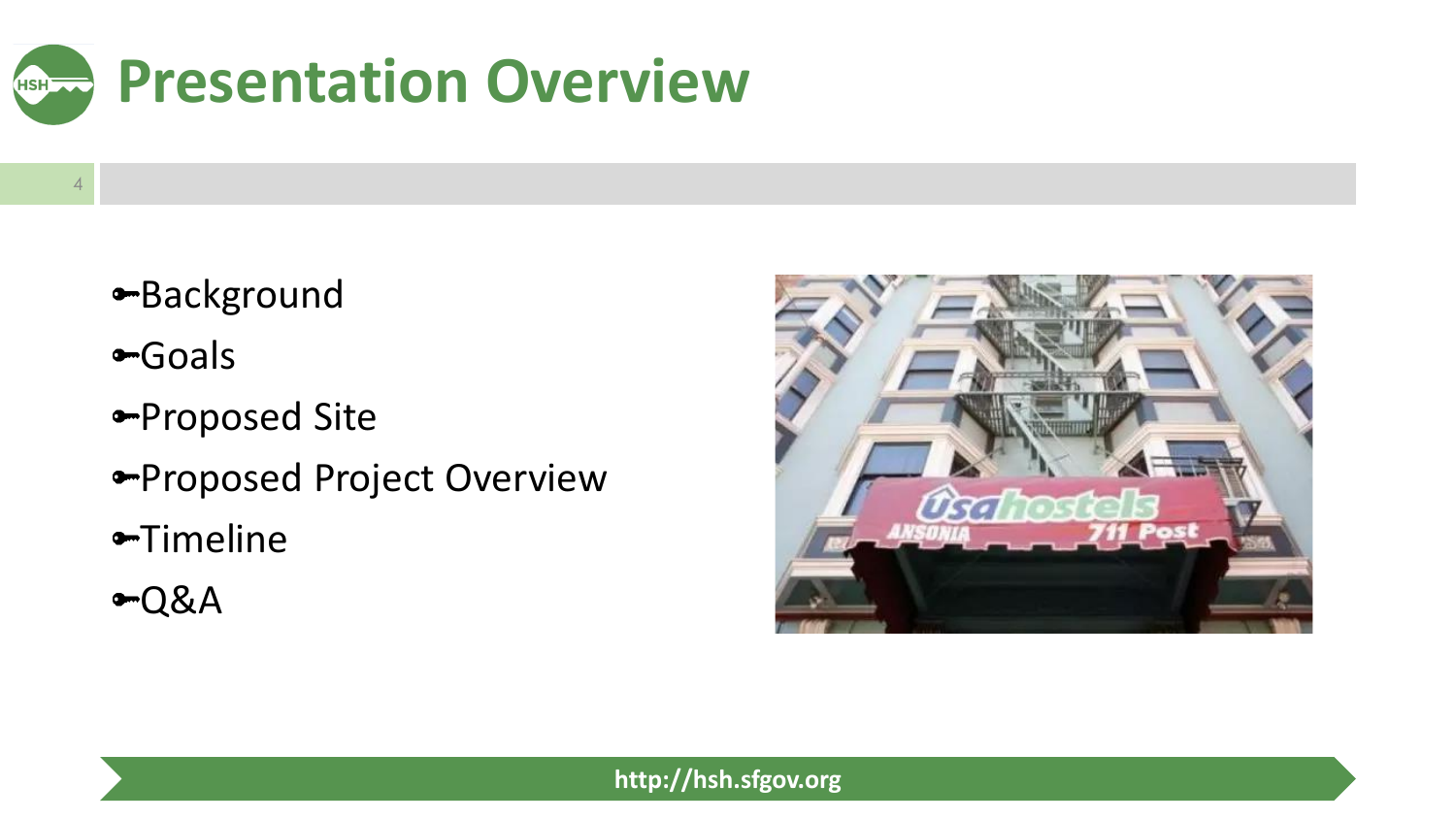

#### 5

#### **Meeting Overview**

- Welcoming Remarks
- Presentations from the City
- Public comment and questions

#### **Housekeeping**

- Automated **closed captions** available.
- Directly chat **Bree-Constance Huffin** or **Denny Machuca-Grebe** with tech questions.

#### **Public Comment and Questions**

- Raise your hand using the "**Raise Hand**" Feature at any point in the meeting.
- City staff will call your name and unmute you when it is your turn. Each speaker will have up to 2 minutes.
- If you want to give written comment, email: [HSHexternalaffairs@sf](mailto:HSHexternalaffairs@sfgov.org) gov.org

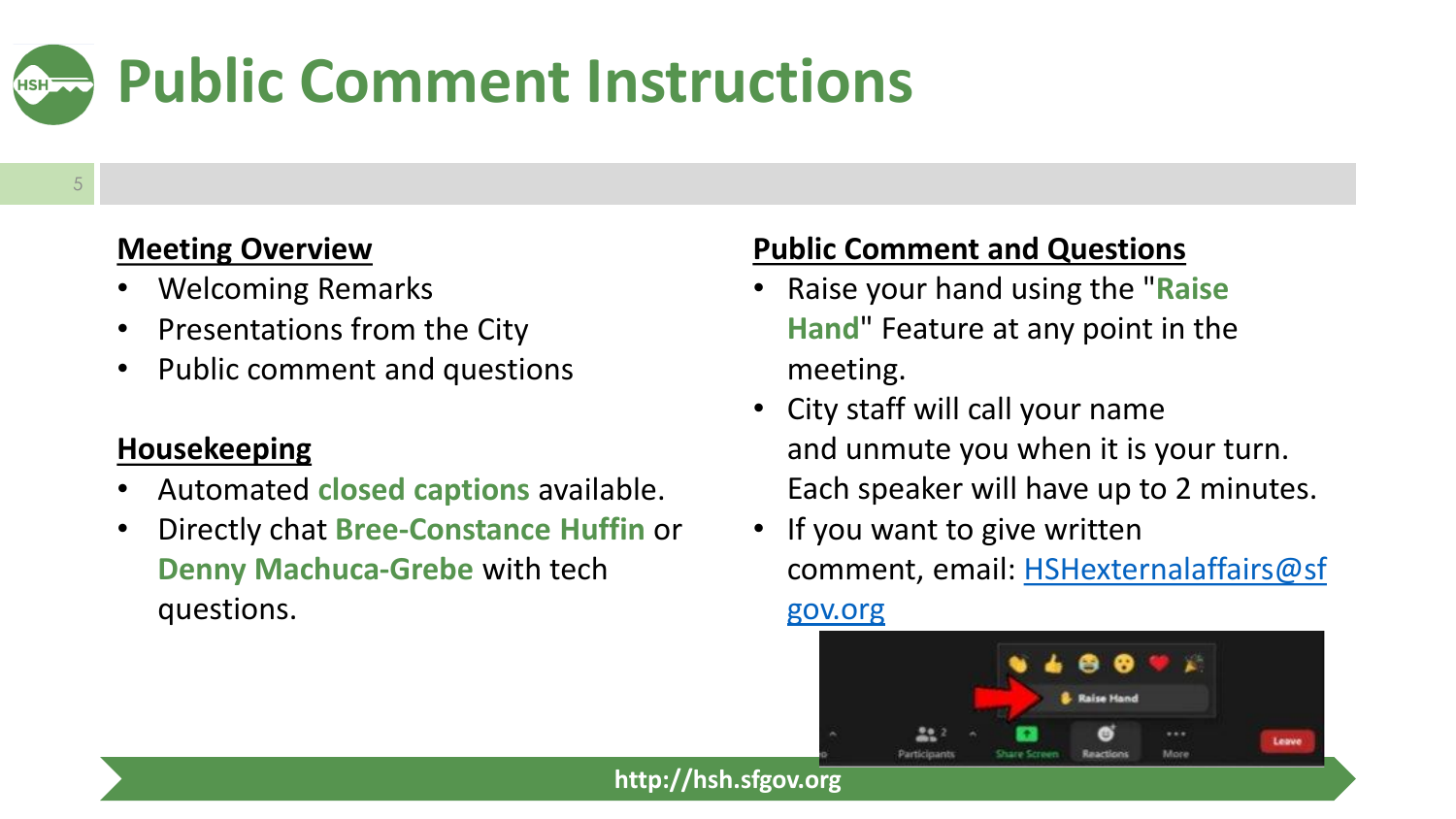

- San Francisco and the Bay Area are in the middle of a housing affordability crisis.
- Approximately **8,000 people are unhoused** in San Francisco, with approximately 5,000 people living unsheltered.
- Every day, the City provides **housing and shelter to over 14,000 people**.
- **The pandemic reinforced that housing is both health care and the solution to** homelessness.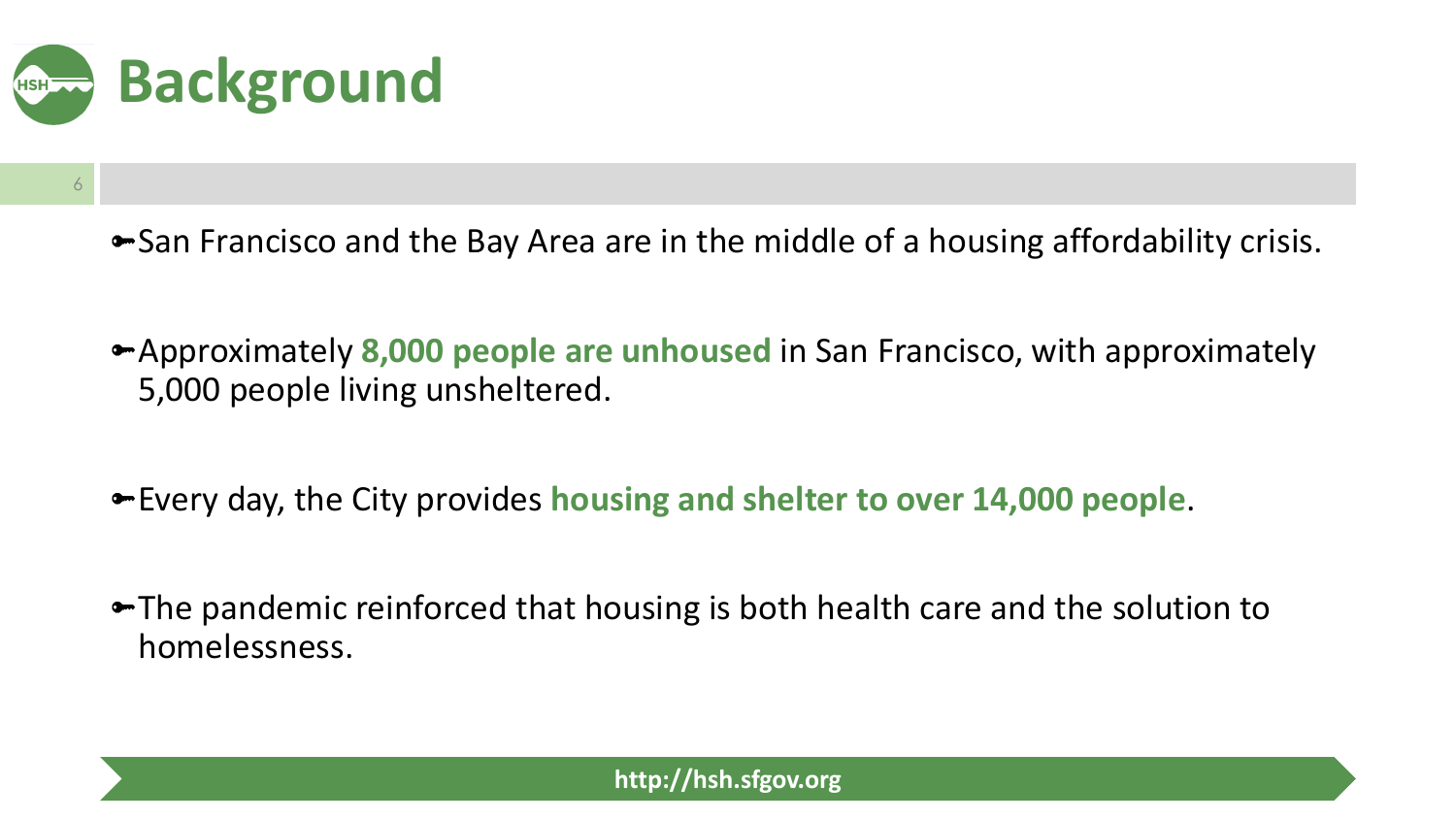

- 7
- As part of the Mayor's **Homelessness Recovery Plan**, the City is committed to expanding shelter services, specifically **semi**- and **non-congregate shelter** options to build off the success of the Shelter in Place Hotels:
- **711 Post** offers a unique opportunity to open a new semi-congregate shelter for adults.
	- Shelter for 200-250 people in 123 rooms
	- Onsite services
	- Community ambassador
- **Additional shelter capacity** being added in the City:
	- Non-congregate winter shelter
	- Expanded stabilization rooms
	- Cabins at 33 Gough
	- Vehicle Triage Center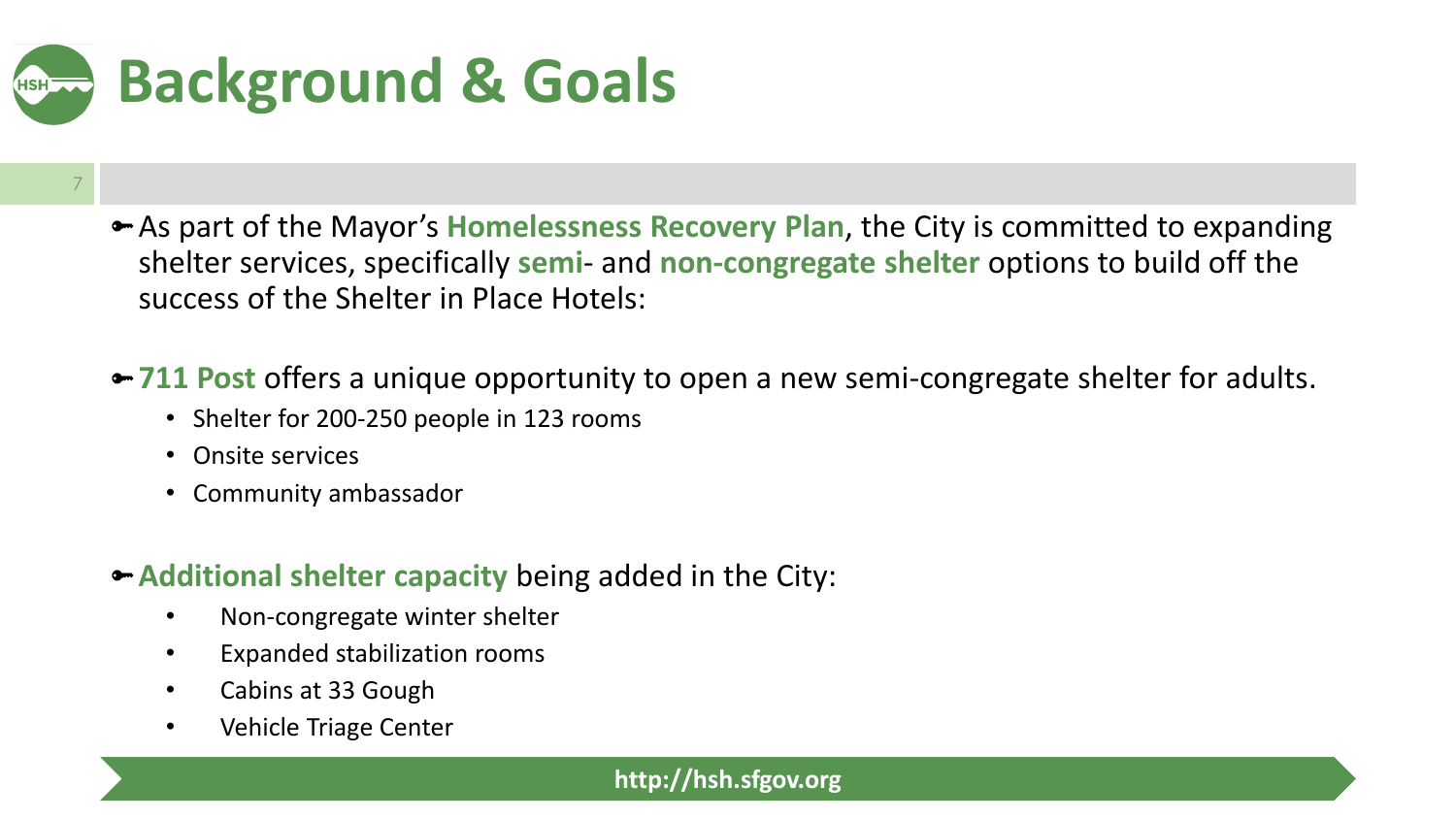

- 8
- Temporary shelter for homeless adults
	- **123 Units**
		- Singles to Quads Units
		- 200-250 housing capacity
- **Bathrooms** & **showers** on each floor
- Community lounges
- **►Lobby and front desk**
- Basement for storage
- **Commercial kitchen** and **dining space**
- **Street activation along Post St.**
- Meals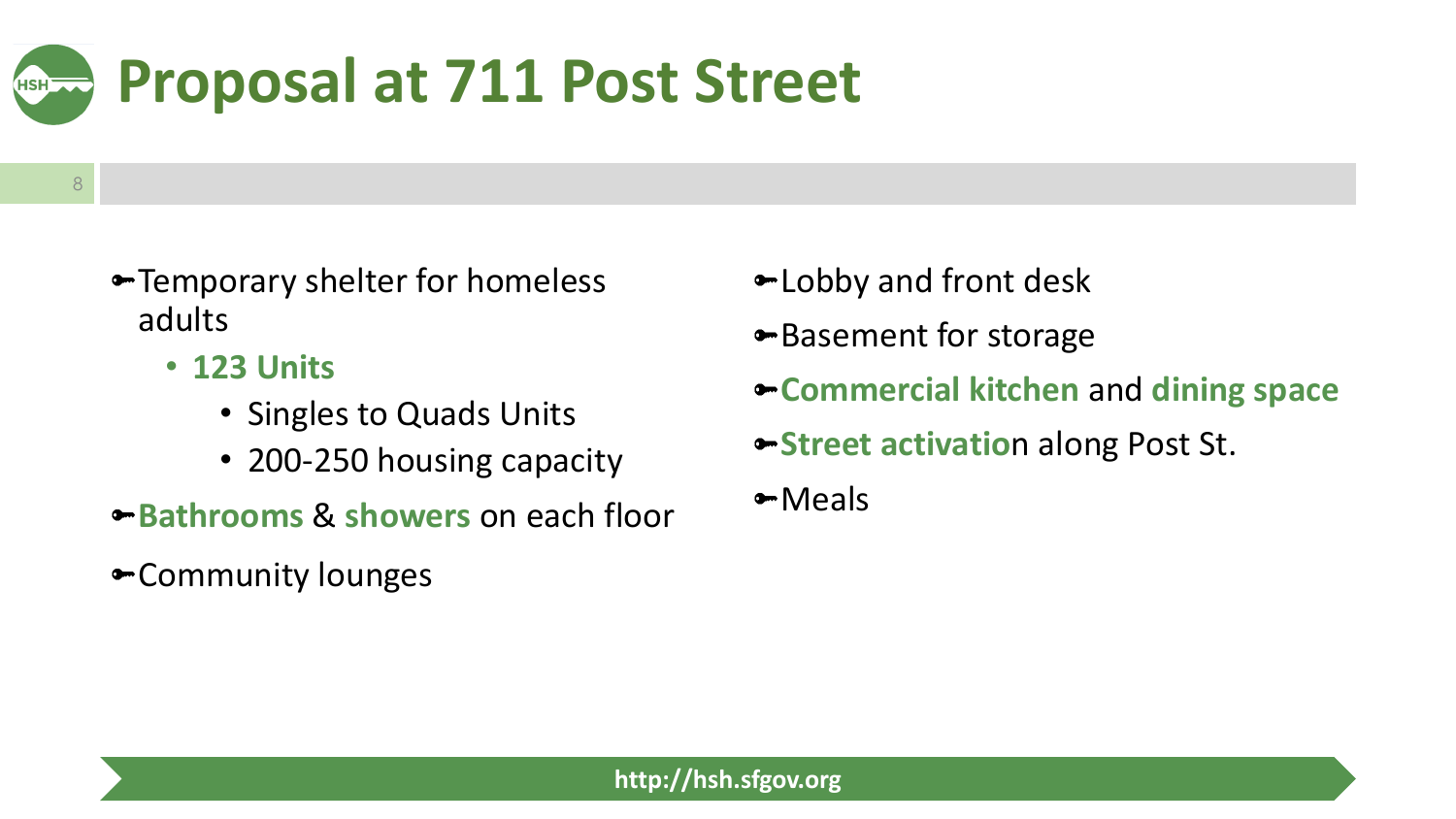## **Partnering with Urban AlchemyHSH**

- **Urban Alchemy (UA)** is the proposed lease holder, operator, and service provider for 711 Post.
- UA has expertise in managing Shelter-in-Place hotels, Safe Sleep Programs, and activating public spaces.
- **UA** is a social enterprise that engages with situations where extreme poverty meets homelessness, mental illness, and addiction.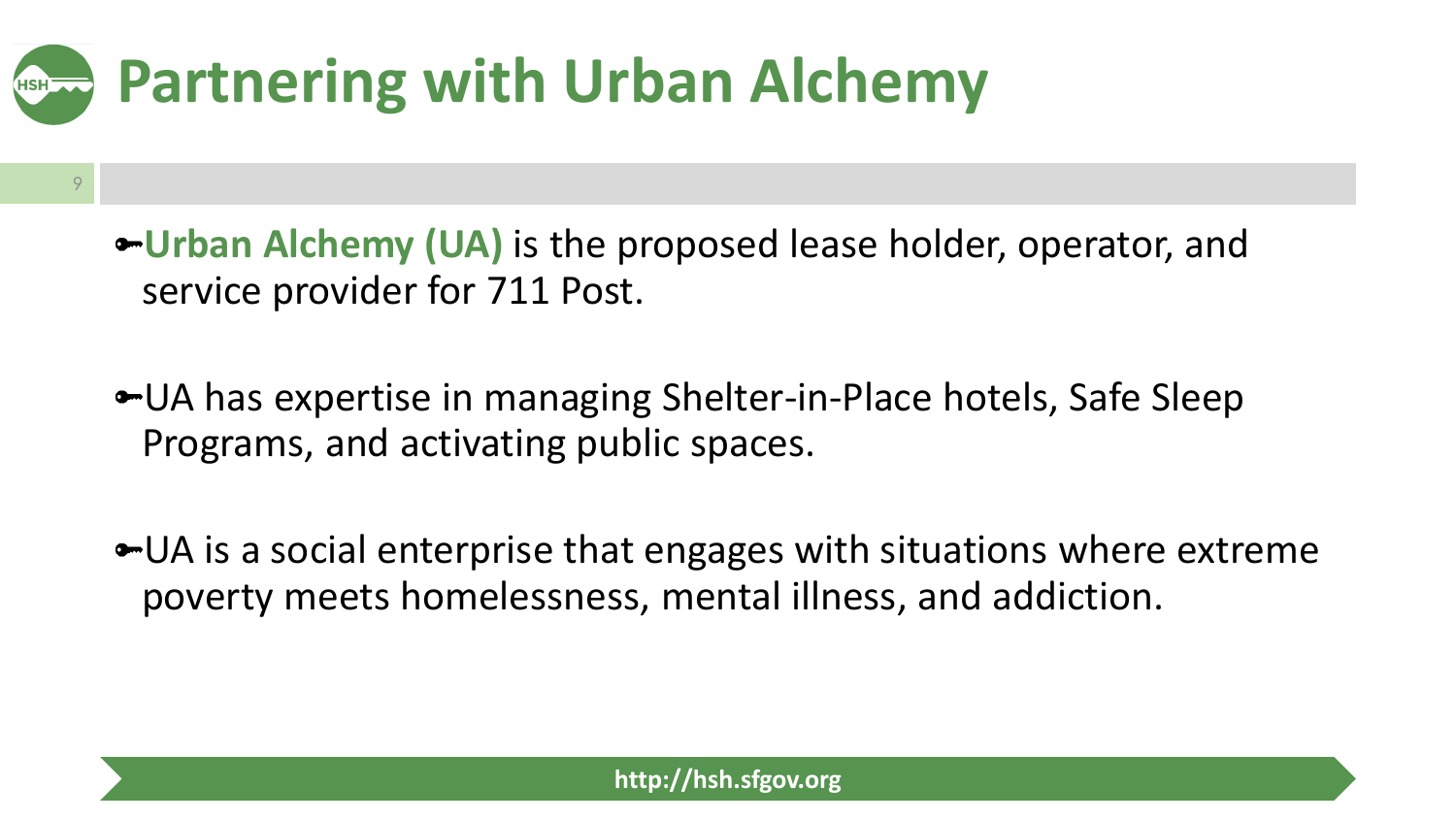

- 10
- 711 Post project will include **street activation** by Urban Alchemy staff **12 hours** per day, **7 days** per week.
- Activation on both sides of the 700 block of Post Street.

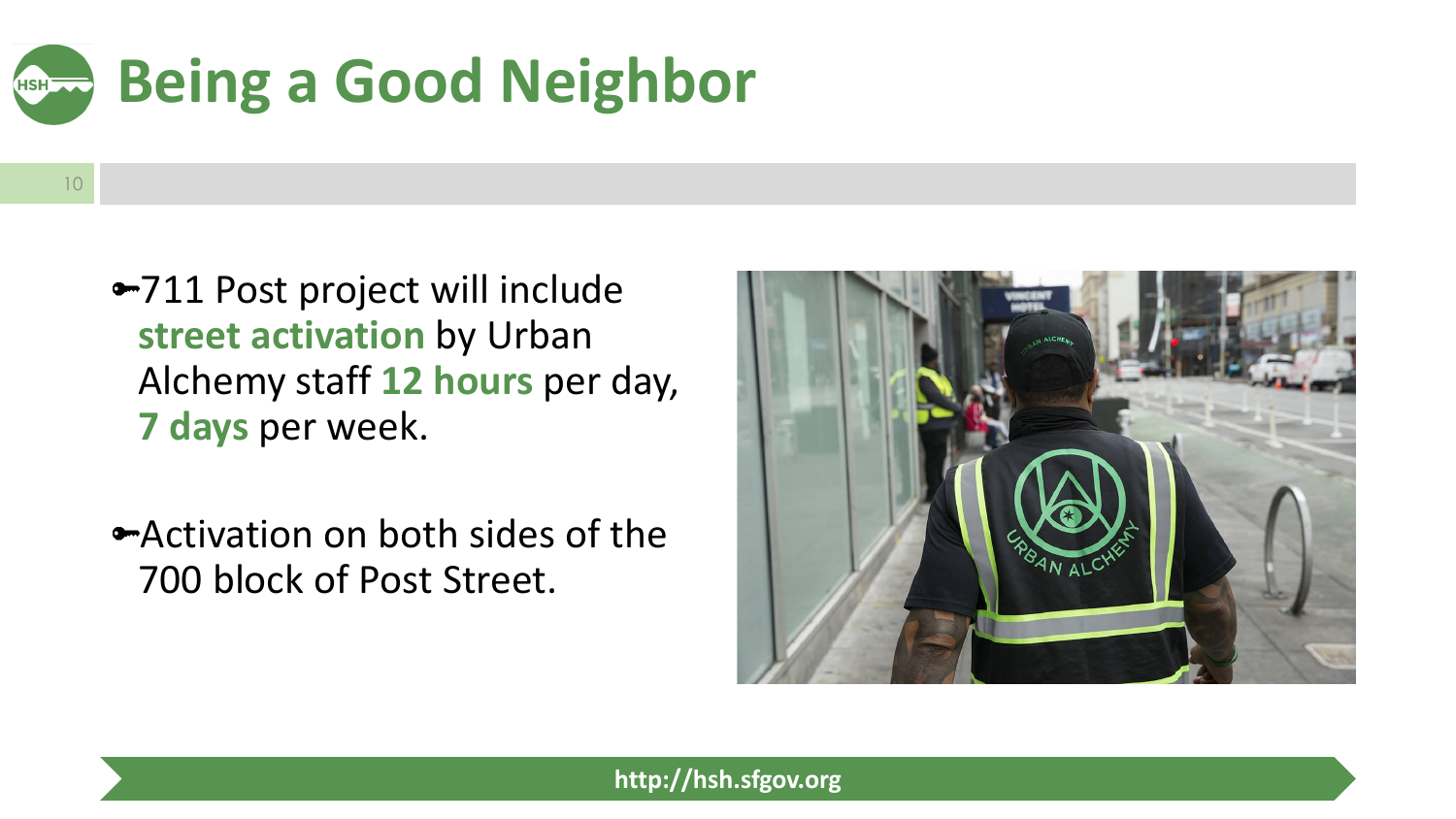## **Good Neighbor PolicyHSH**

- Actively monitor both sides of Post Street 12 hours per day, seven days per week
- Collaboration with neighbors and relevant city agencies to ensure that neighborhood concerns about the facility are heard and addressed
- Attend all appropriate neighborhood meetings
- **►** Be available to respond to neighbors within 24 hours, if reasonable
- Minimizing the impact on the neighborhood of shelter population waiting to enter the building or in the immediate vicinity of the site
- Active discouragement of loitering in the area surrounding the building
- Collaborate with City departments to any issues in the area surrounding the program.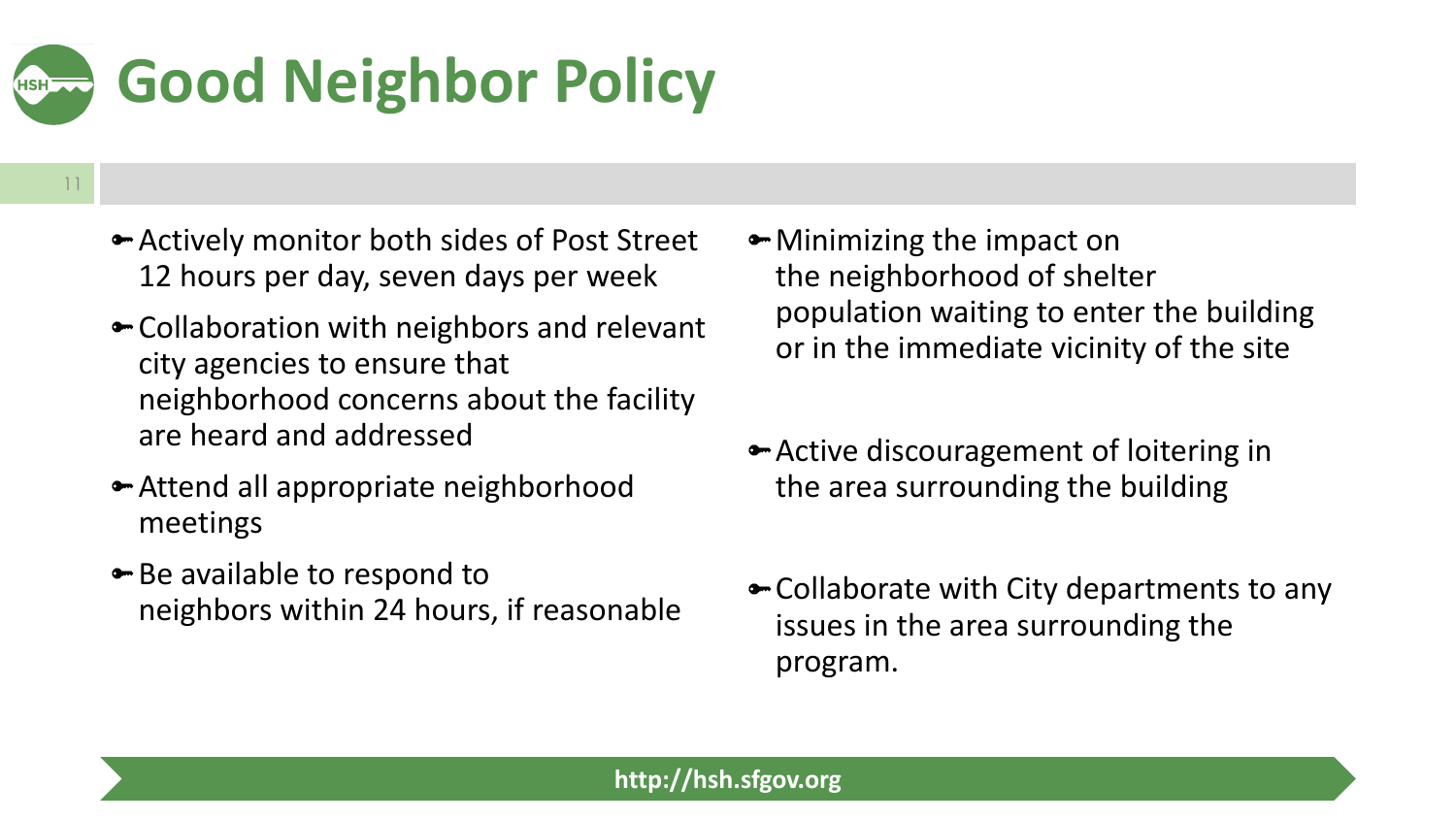

- Community Outreach **ongoing**
- Community Meeting **today (Dec. 1, 2021)**
- Additional Community Meetings **TBD**
- Introduction to the Board of Supervisors **December 14, 2021**
- Hearing at the Budget & Finance Committee Not before **January 5, 2022**
- Vote by the BOS Not before **January 11, 2022**
- Projected opening date **February or March, 2022**
- Details about the date, time and location of the hearing will be posted at <https://hsh.sfgov.org/get-involved/notices/> and on the Board of Supervisor's website.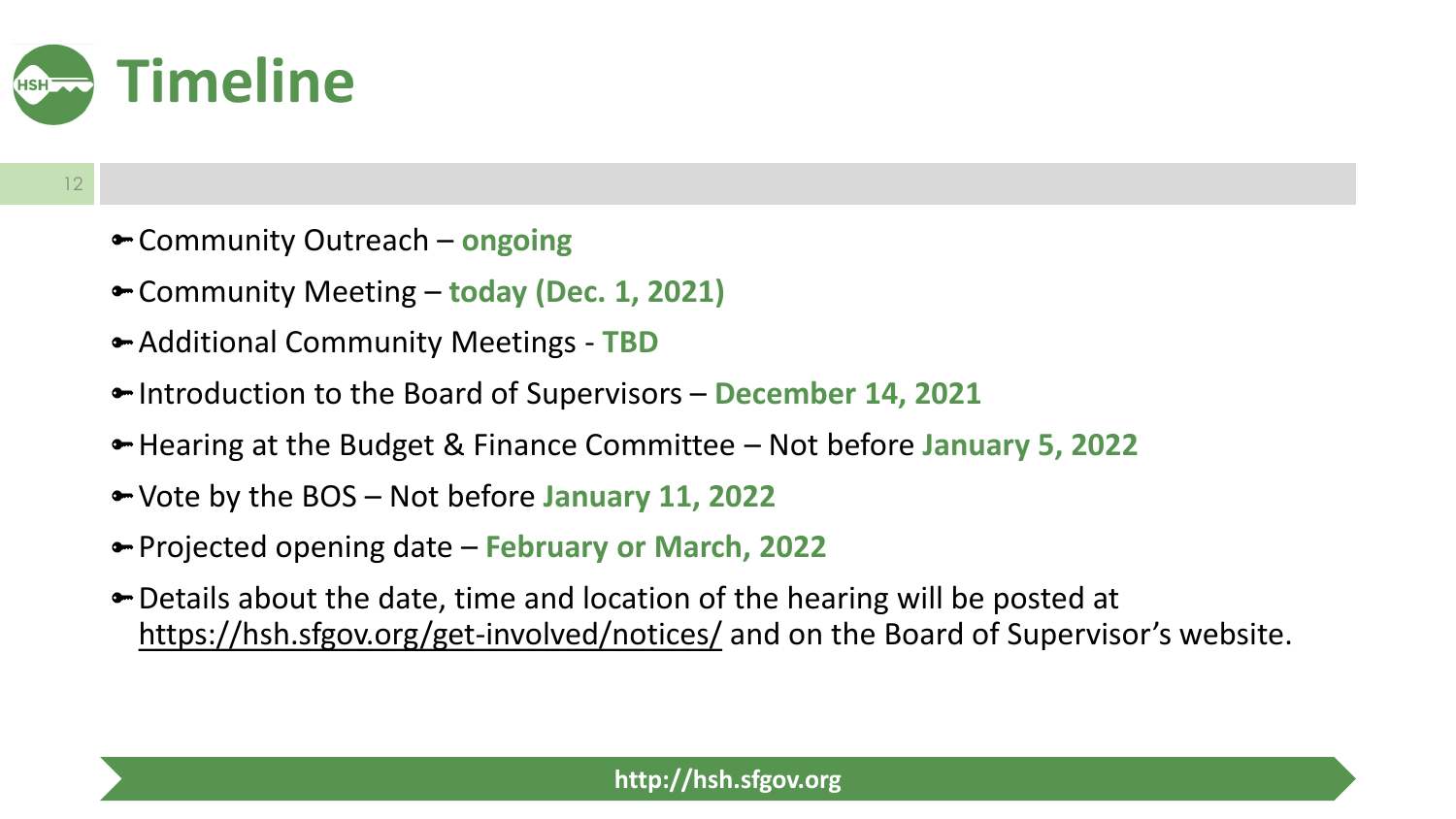

• Here to answer your questions:

- **Shireen McSpadden**, HSH
- **Emily Cohen**, HSH
- **Ian Clark-Johnson**, Director of Residential Services, Urban Alchemy
- **Artie Gilbert**, Director of Operations, Urban Alchemy

## **Public Comment and Questions**

Raise your hand using the "**Raise Hand**" feature

- City staff will call your name and unmute you when it is your turn.
- Each speaker will have up to 2 minutes to make a comment or ask a question.
- If you want to give written comment, email: **[HSHexternalaffairs@sfgov.org](mailto:HSHexternalaffairs@sfgov.org)**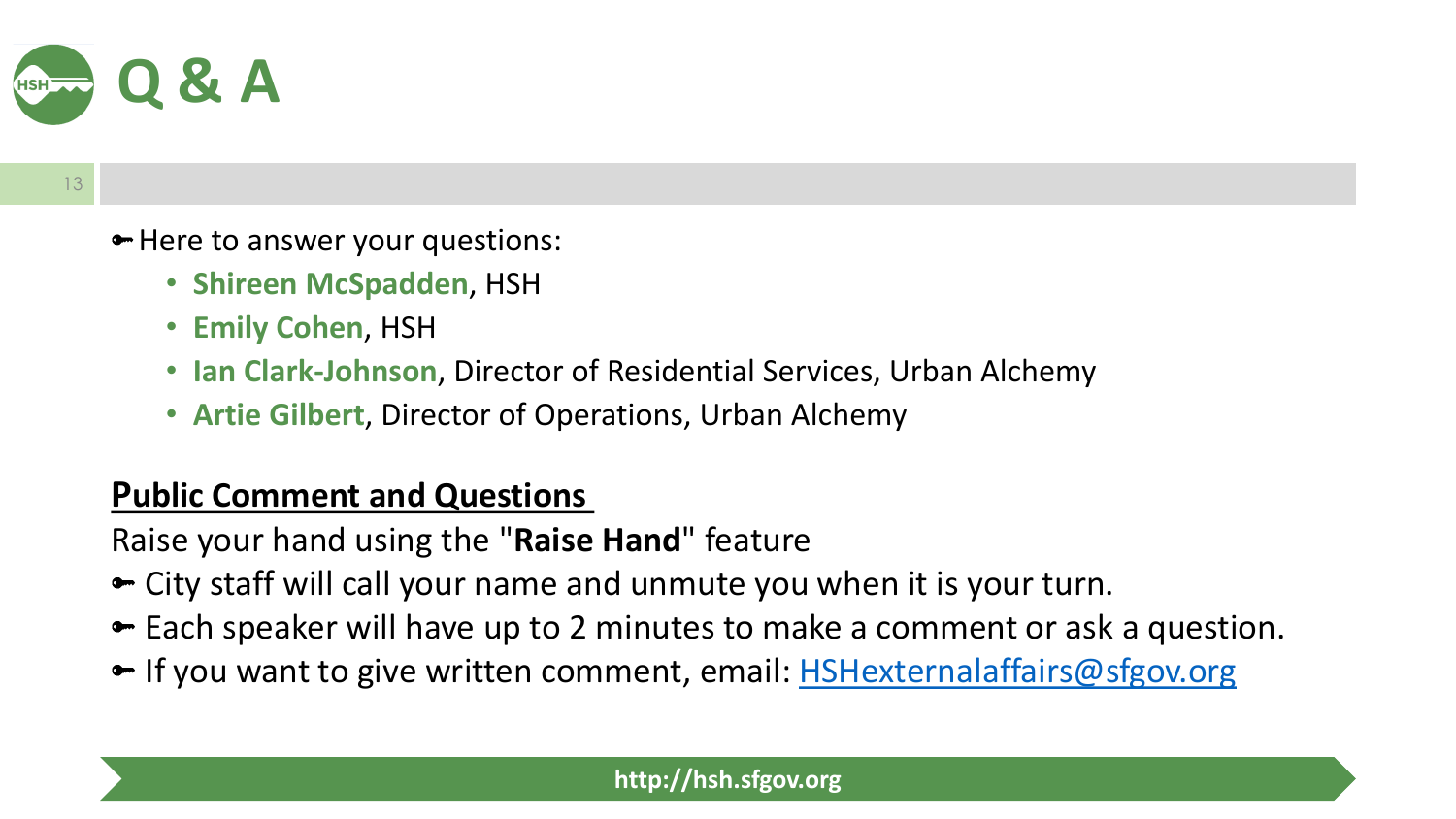## SELECT LANGUAGE CHANNEL



## **ENGLISH**

- In your meeting/webinar controls,  $1.$ click Interpretation.
- **Select the language** that you would like to  $2.1$ hear: English.

| <b>Windows   macOS</b>                   | <b>Android</b>   IOS    |      |
|------------------------------------------|-------------------------|------|
|                                          | Language Interpretation | Done |
|                                          |                         |      |
| Interpretation<br>m -                    | Original Audio          | V    |
|                                          | English                 |      |
| Off                                      | Italian                 |      |
| <b>IN English</b><br>Chinese             | Mute Original Audio     |      |
| French                                   |                         |      |
| 2<br>German                              |                         |      |
| Mute Original Audio                      |                         |      |
| EN<br>$\partial \mathbf{b}_i$<br>English |                         |      |

### **SPANISH**

- En los controles de la reunión o el seminario web,  $1$ haga clic en Interpretación.
- Haga clic en el idioma que desee escuchar:  $2<sub>1</sub>$ español (Spanish).
- (Opcional) Para escuchar solo el idioma interpretado,  $3$ haga clic en Silenciar audio original.

### **CHINESE**

- 1. 在會議/網路研討會控制項中,按一下口譯。
- 按一下您想要聽的語言:中文 (Chinese)。  $2.7$
- 3. (非必要步驟) 若只想聽口譯內容,請按一下關閉原始音頻。

## **TAGALOG/FILIPINO**

- Sa <u>inyong mga kontrol</u> para sa meeting/webinar, i-click 1. ang Interpretation.
- Select the language na gusto ninvong marinig: Tagalog  $2.$
- (Opsyonal) Kung gusto ninyo na Tagalog interpretation 3 lang ang marinig, mag-click sa Mute original audio.